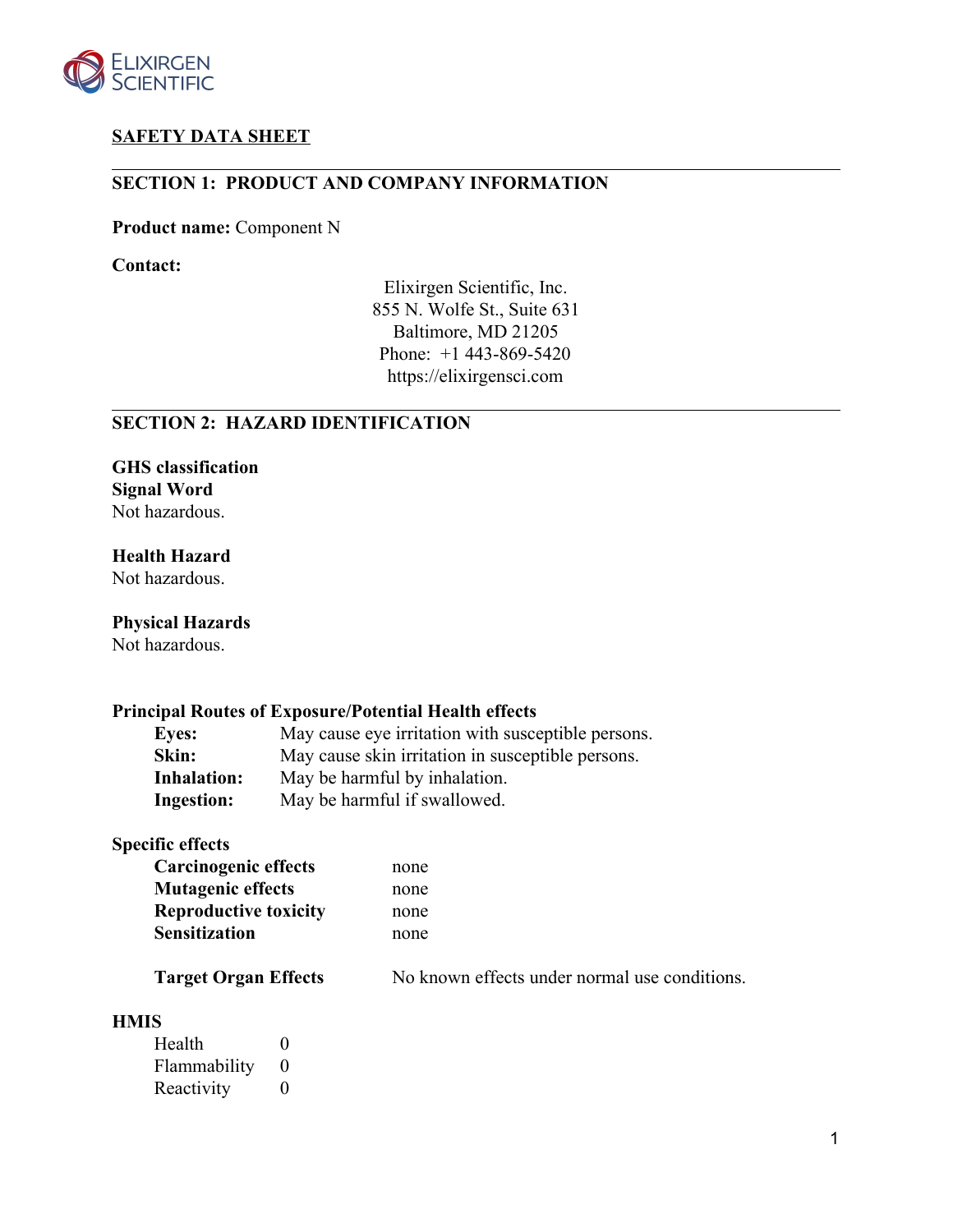

# **SECTION 3: COMPOSITION/INFORMATION ON INGREDIENTS SUBSTANCE**

| Chemical Name   | CAS-No        | <b>EINECS-No</b> | Weight $\%$ |
|-----------------|---------------|------------------|-------------|
| Ascorbic acid   | $50 - 81 - 7$ |                  | $\leq 0$ .  |
| Sodium selenite | 10102-18-8    |                  | < 0.0001    |

We recommend handling all chemicals with caution.

# **SECTION 4: FIRST AID MEASURES**

| Skin contact:       | Rinse cautiously with water for several minutes. If symptoms occur,<br>obtain medical advice. |
|---------------------|-----------------------------------------------------------------------------------------------|
| Eye contact:        | Rinse immediately with plenty of water, also under the eyelids, for at least                  |
|                     | 15 minutes. If symptoms persist, call a physician.                                            |
| Ingestion;          | Never give anything by mouth to an unconscious person. If symptoms                            |
|                     | persist, call a physician. Do not induce vomiting without medical advice.                     |
| Inhalation:         | Remove to fresh air. If symptoms persist, call a physician. If not breathing,                 |
|                     | give artificial respiration.                                                                  |
| Notes to physician: | Treat symptomatically.                                                                        |

# **SECTION 5: FIRE-FIGHTING MEASURES**

#### **Suitable extinguishing media:**

Water spray. Carbon dioxide  $(CO<sub>2</sub>)$ . Foam. Dry chemical.

#### **Special hazards arising from the substance or mixture:**

Carbon oxides

#### **Special protective equipment and precautions for fire-fighters:**

Wear self-contained breathing apparatus and protective suit.

# **SECTION 6: ACCIDENTAL RELEASE MEASURES**

#### **Personal precautions, protective equipment and emergency procedures:**

Use personal protection equipment.

#### **Environmental precautions:**

Prevent further leakage or spillage if safe to do so.

#### **Methods and materials for containment and cleaning up:**

Soak up with inert absorbent material.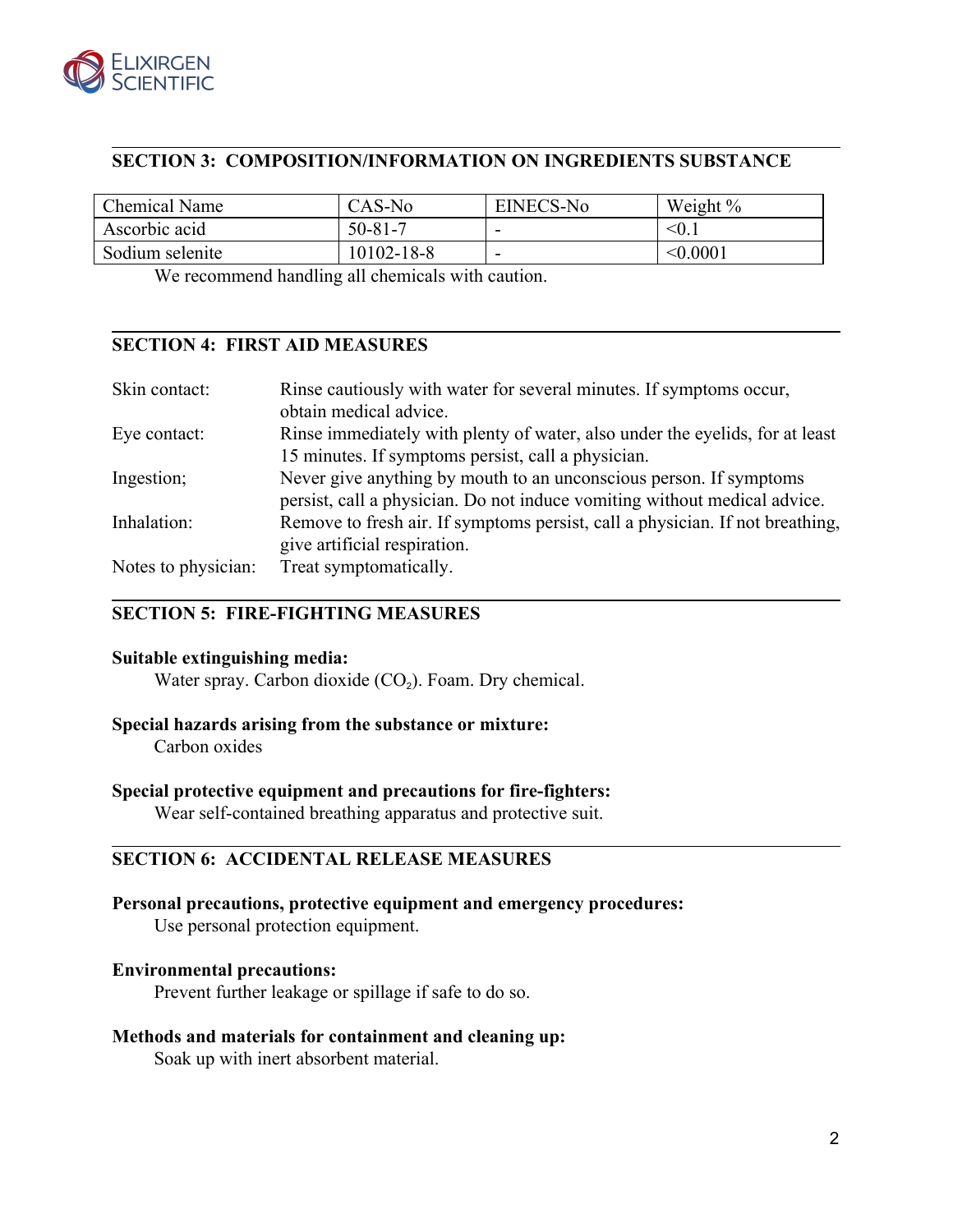

# **SECTION 7: HANDLING AND STORAGE**

#### **Precautions for safe handling:**

Always wear recommended Personal Protective Equipment. No special handling advice is necessary.

### **Conditions for safe storage, including any incompatibilities:**

Keep in a dry, cool and well-ventilated place.

### **SECTION 8: EXPOSURE CONTROLS/PERSONAL PROTECTION**

#### **Exposure limits:**

| Chemical Name   | OSHA PEL             | OSHA PEL  | <b>ACGIH OEL</b>     | <b>ACGIH OEL</b> |
|-----------------|----------------------|-----------|----------------------|------------------|
|                 |                      | (Ceiling) | TWA,                 | (STEL)           |
| Sodium selenite | $0.2 \text{ mg/m}^3$ | none      | $0.2 \text{ mg/m}^3$ | none             |

# **Engineering measures:**

Ensure adequate ventilation, especially in confined areas.

#### **Personal protective equipment:**

| Wear suitable gloves Glove material: Compatible                           |
|---------------------------------------------------------------------------|
| chemical-resistant gloves.                                                |
| Wear safety glasses with side shields (or goggles).                       |
| Lab coat and gloves.                                                      |
| In case of insufficient ventilation, wear suitable respiratory            |
| equipment.                                                                |
| Handle in accordance with good industrial hygiene and safety<br>practice. |
|                                                                           |

#### **Environmental exposure control:**

Prevent product from entering drains.

# **SECTION 9: PHYSICAL AND CHEMICAL PROPERTIES**

| Form:                                         | Liquid.            |
|-----------------------------------------------|--------------------|
| Odor:                                         | No data available. |
| Odor threshold:                               | No data available. |
| pH:                                           | No data available. |
| Melting point/freezing point:                 | No data available. |
| Initial boiling point and boiling range:      | No data available. |
| Flash point:                                  | No data available. |
| Evaporation rate:                             | No data available. |
| Flammability (solid, gas):                    | No data available. |
| Upper/lower flammability or explosive limits: | No data available. |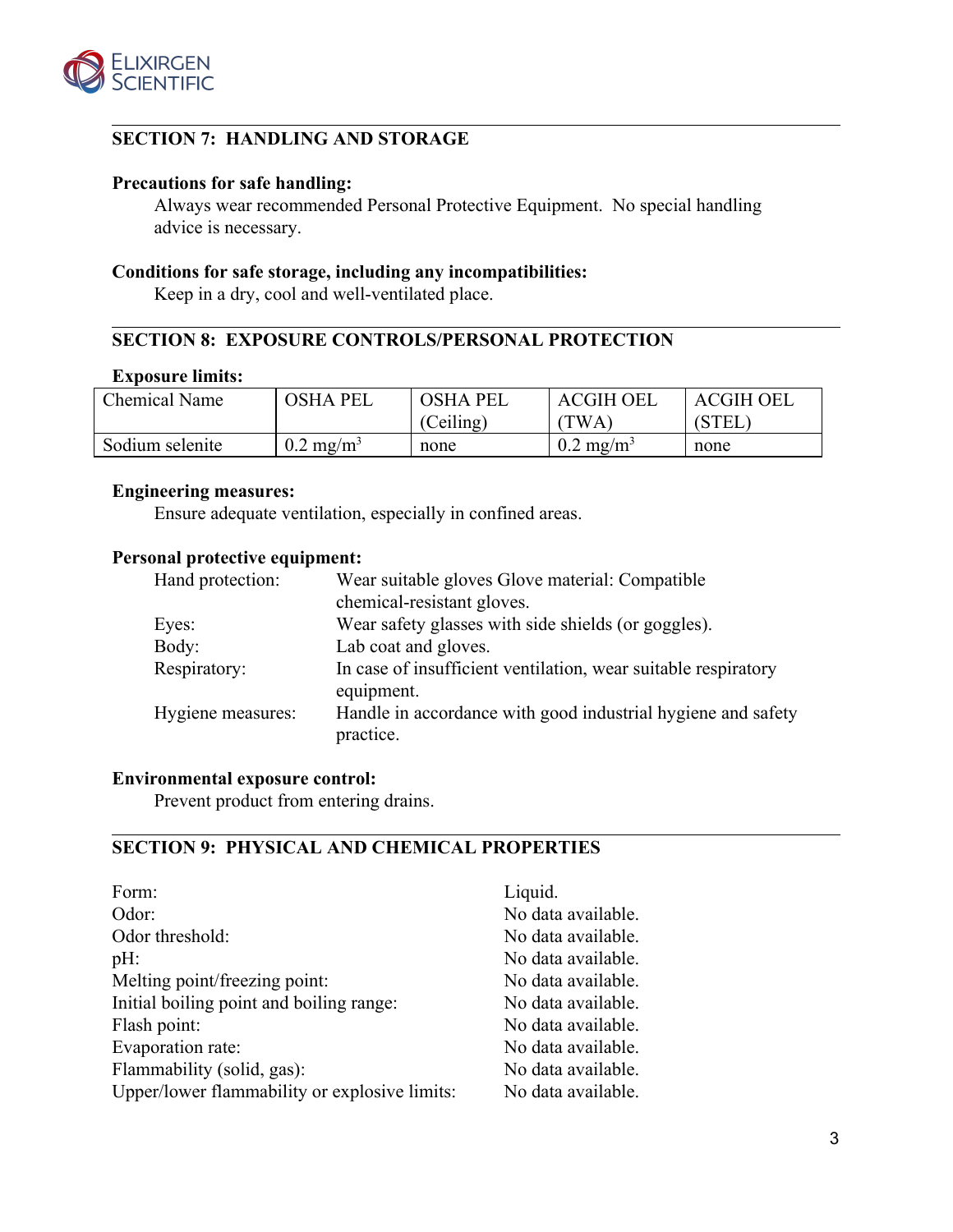

| Vapor pressure:                         | No data available. |
|-----------------------------------------|--------------------|
| Vapor density:                          | No data available. |
| Relative density:                       | No data available. |
| Solubility(ies):                        | No data available. |
| Partition coefficient: n-octanol/water: | No data available. |
| Auto-ignition temperature:              | No data available. |
| Decomposition temperature:              | No data available. |
| Viscosity:                              | No data available. |

# **SECTION 10: STABILITY AND REACTIVITY**

| Reactivity:                                                         | No data available.                           |
|---------------------------------------------------------------------|----------------------------------------------|
| Chemical stability:                                                 | Stable under recommended storage conditions. |
| Possibility of hazardous reactions:                                 | No data available.                           |
| Conditions to avoid:                                                | Light.                                       |
| Incompatible materials:                                             | Strong oxidizing agents.                     |
| Hazardous decomposition products: None under normal use conditions. |                                              |

# **SECTION 11: TOXICOLOGICAL INFORMATION**

#### **Acute toxicity:**

| <b>Chemical Name</b> | $LD50$ (oral,     | LD50 (dermal,     | LC50 (inhalation, |
|----------------------|-------------------|-------------------|-------------------|
|                      | rat/mouse)        | rat/rabbit)       | rat/mouse)        |
| Ascorbic acid        | $= 11,900$ mg/kg  | no data available | no data available |
|                      | (Rat)             |                   |                   |
| Sodium selenite      | $= 7$ mg/kg (Rat) | no data available | no data available |
|                      |                   |                   |                   |

### **Skin corrosion/irritation**

May cause skin irritation in susceptible persons

### **Serious eye damage/eye irritation**

May cause eye irritation with susceptible persons

# **Respiratory or skin sensitisation**

No data available

# **Germ cell mutagenicity**

Ascorbic acid Mouse Liver Other mutation test systems

Mouse Micronucleus test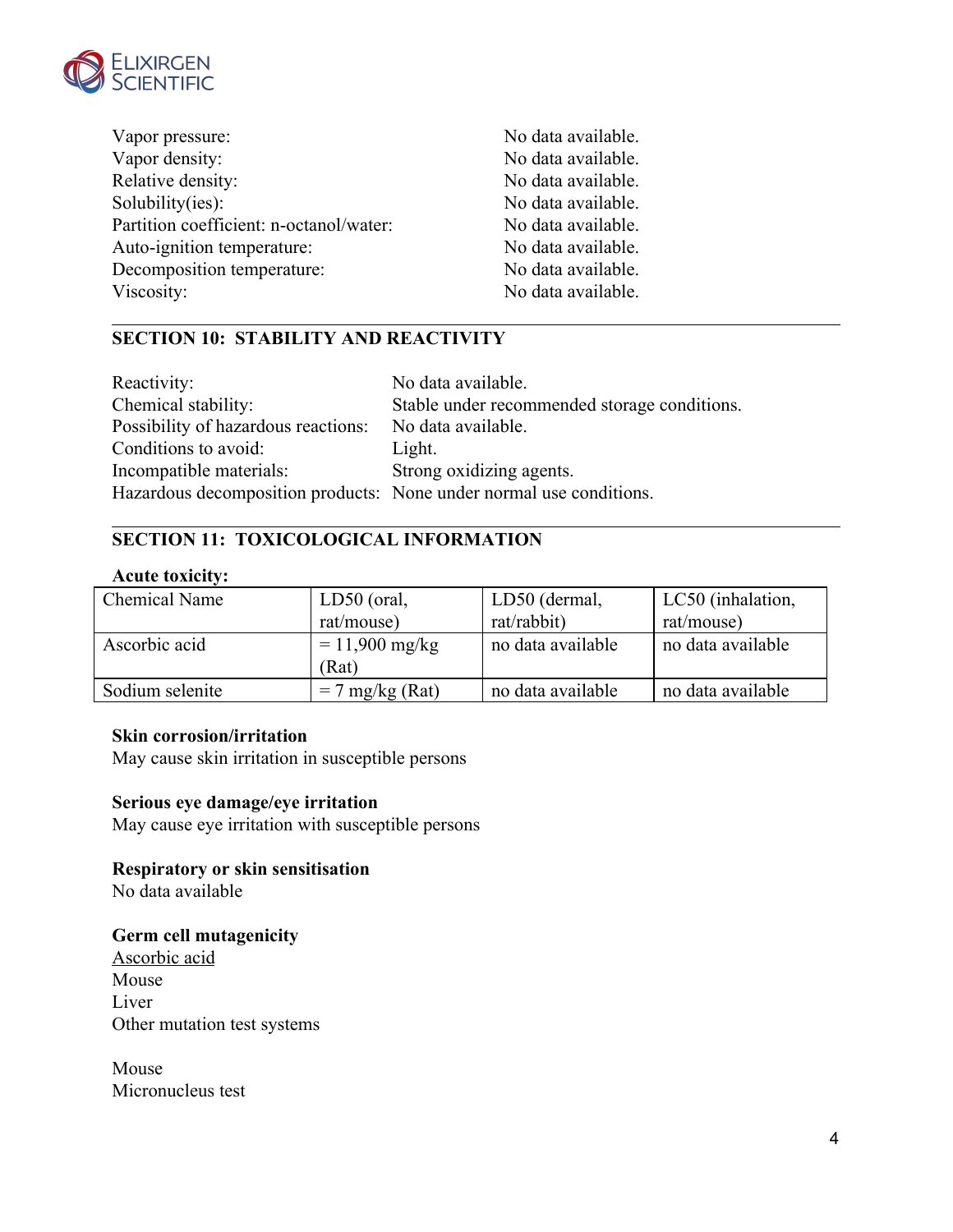

# **Carcinogenicity**

| Ascorbic acid |                                                                                 |
|---------------|---------------------------------------------------------------------------------|
| IARC:         | No component of this product present at levels greater than or equal to         |
|               | 0.1% identified as probable, possible or confirmed human carcinogen by          |
|               | IARC.                                                                           |
| ACGIH:        | No component of this product present at levels greater than or equal to         |
|               | 0.1% is identified as a carcinogen or potential carcinogen by ACGIH.            |
| $NTP$ :       | No component of this product present at levels greater than or equal to 0.1% is |
|               | identified as a known or anticipated carcinogen by NTP.                         |
| OSHA:         | No component of this product present at levels greater than or equal to 0.1% is |
|               | identified as a carcinogen or potential carcinogen by OSHA.                     |

### **Reproductive toxicity**

No data available

**Specific target organ toxicity - single exposure**

No data available

**Specific target organ toxicity - repeated exposure**

No data available

# **Aspiration hazard**

No data available

#### **Additional Information**

Ascorbic acid RTECS: CI7650000 Chronic ingestion of large doses may cause gastrointestinal disturbances including nausea and diarrhea, urinary effects involving urine acidification, oxalate and uric crystallization in the bladder and kidney, and decreased reaction times and psychomotor coordination.

# **SECTION 12: ECOLOGICAL INFORMATION**

Ecotoxicity effects: No information available. Mobility: No information available. Biodegradation: Inherently biodegradable. Bioaccumulation: No information available.

# **SECTION 13: DISPOSAL INFORMATION**

Disposable waste should be done in accordance with federal, state, and local regulations.

### **SECTION 14: TRANSPORT INFORMATION**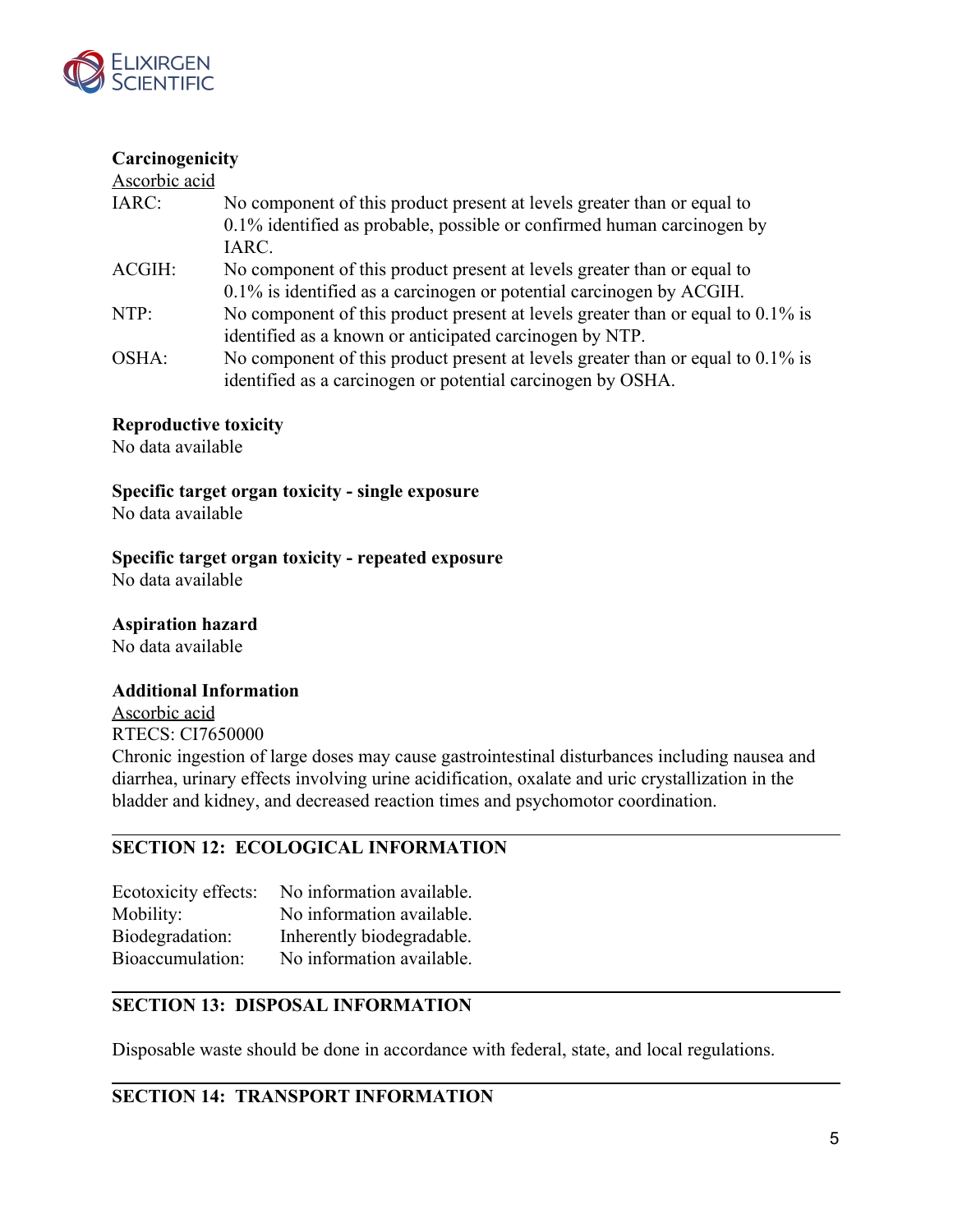

# **IATA:**

Proper shipping name: Not classified as dangerous in the meaning of transport regulations Hazard class: none Subsidiary Class none Packing group none UN-No none

# **SECTION 15: REGULATORY INFORMATION**

| Component                    | <b>TSCA</b> |
|------------------------------|-------------|
| Sodium selenite              | Listed      |
| $10102 - 18 - 8 \leq 0.0001$ |             |

### **US Federal Regulations**

### **SARA 313**

This product contains the following toxic chemical(s) subjected to the notification requirements of section 313 Title III of the Superfund Amendments and Reauthorization Act of 1986. This law requires certain manufacturers to report on annual emissions of specified chemicals and chemical categories. Please note that if you repackage, or otherwise redistribute, this product to industrial customers, a notice similar to this one should be sent to those customers.

| Chemical Name   | CAS-No     | Weight %      | SARA 313 – Threshold Values |
|-----------------|------------|---------------|-----------------------------|
| Sodium selenite | 10102-18-8 | $<\!\!0.0001$ | $1.0\,$                     |

# **Clean Air Act, Section 112 Hazardous Air Pollutants (HAPs) (see 40 CFR 6)**

This product contains the following HAPs.

| <b>Chemical Name</b> | $CAS-N0$         | Weight $\%$ | HAPS data                        |  |
|----------------------|------------------|-------------|----------------------------------|--|
| Sodium selenite      | $10102 - 18 - 8$ | < 0.0001    | Present (including any unique    |  |
|                      |                  |             | chemical substance that contains |  |
|                      |                  |             | Selenium as part of its          |  |
|                      |                  |             | infrastructure)                  |  |

# **U.S. State Regulations**

| Chemical | Massachusett | New Jersey - | Pennsylvania | Illinois - | Rhode Island |
|----------|--------------|--------------|--------------|------------|--------------|
| Name     | $s$ - RTK    | <b>RTK</b>   | - RTK        | <b>RTK</b> | - RTK        |
| Ascorbic |              | Listed       | Listed       |            |              |
| acid     |              |              |              |            |              |
| Sodium   | Listed       | $\,$         | Listed       | Listed     | Listed       |
| selenite |              |              |              |            |              |